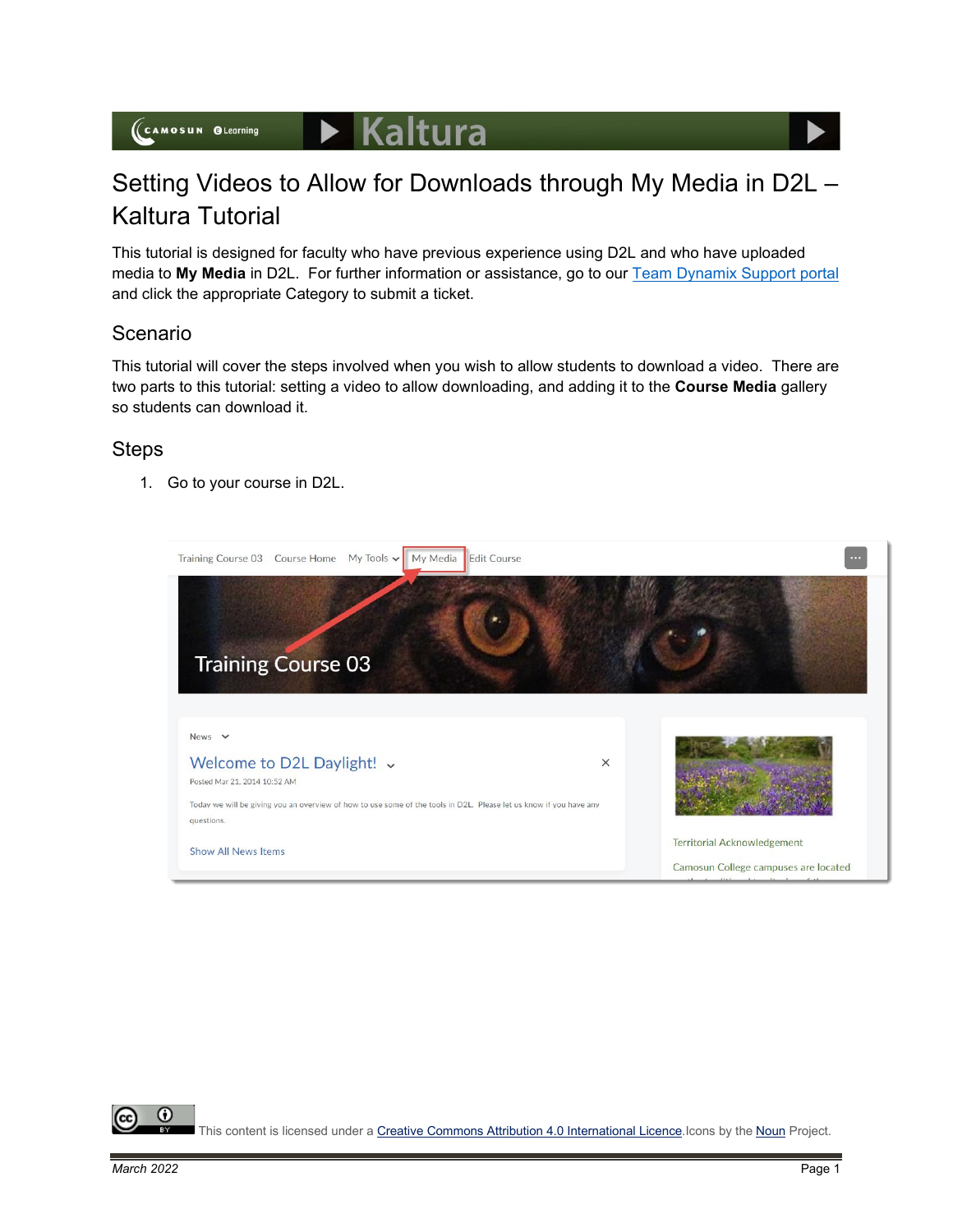

| $0:00$ / 12:04<br>$Q \mid$<br>Search |                                           |           | 之 台       |             | G<br>- ⊭"<br>Show transcript $\;\vee\;$ | Launch Editor             |  |
|--------------------------------------|-------------------------------------------|-----------|-----------|-------------|-----------------------------------------|---------------------------|--|
| Details<br>Options                   | Thumbnails                                | Downloads | Captions  | Attachments | Timeline                                | Replace Media             |  |
| Name:<br>(Required)                  | media-elements-defined                    |           |           |             |                                         |                           |  |
| Description:                         | $Black \sim$<br>Bold<br>Enter Description | Italic    | Underline | 這<br>這      | 缰<br>澶                                  | ዔ<br>$\ddot{\phantom{a}}$ |  |

 $\overline{0}$ (cc

This content is licensed under [a Creative Commons Attribution 4.0 International Licence.I](https://creativecommons.org/licenses/by/4.0/)cons by the [Noun](https://creativecommons.org/website-icons/) Project.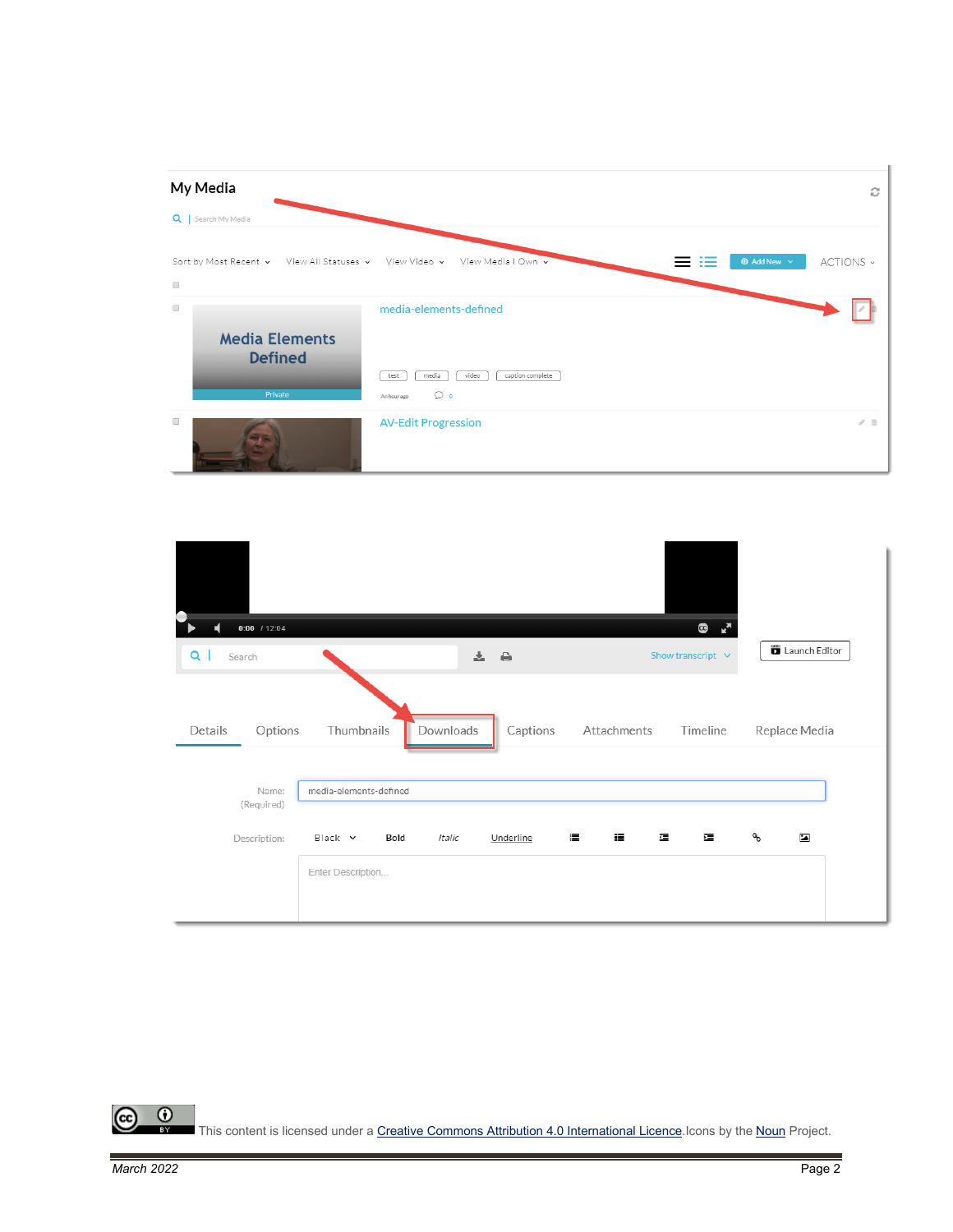| $0:00$ / 12:04              |            |             |          |             | $\bullet$ $\bullet$    |               |
|-----------------------------|------------|-------------|----------|-------------|------------------------|---------------|
| $Q \mid$<br>Search          |            |             | 소 습      |             | Show transcript $\vee$ | Launch Editor |
| Details<br>Options          | Thumbnails | Downloads   | Captions | Attachments | Timeline               | Replace Media |
| Available Formats: Ø Source |            |             |          |             |                        |               |
|                             | Save       | Go To Media |          |             |                        |               |

| $\triangleright$<br>Course Home My Tools v Edit Course Accessibility Report My Media |                                  |                |                          |          |                                  |          | $\cdots$                                                                                                                                                 |
|--------------------------------------------------------------------------------------|----------------------------------|----------------|--------------------------|----------|----------------------------------|----------|----------------------------------------------------------------------------------------------------------------------------------------------------------|
| $0:00$ / 12:04<br>11)                                                                |                                  | <b>Defined</b> |                          |          | $\overline{Q}$ 1x $\overline{r}$ |          | Media Type: Video<br>Publish Status: Published<br>Creation Date: on December 10th, 2019<br>Updated Date: on September 30th, 2020<br><b>Launch Editor</b> |
| Details<br>Publish<br>Available Formats:                                             | Options<br>Source<br><b>Save</b> | Thumbnails     | Downloads<br>Go To Media | Captions | Attachments                      | Timeline | Replace Media                                                                                                                                            |

 $\circledcirc$  $\frac{0}{x}$ This content is licensed under [a Creative Commons Attribution 4.0 International Licence.I](https://creativecommons.org/licenses/by/4.0/)cons by the [Noun](https://creativecommons.org/website-icons/) Project.